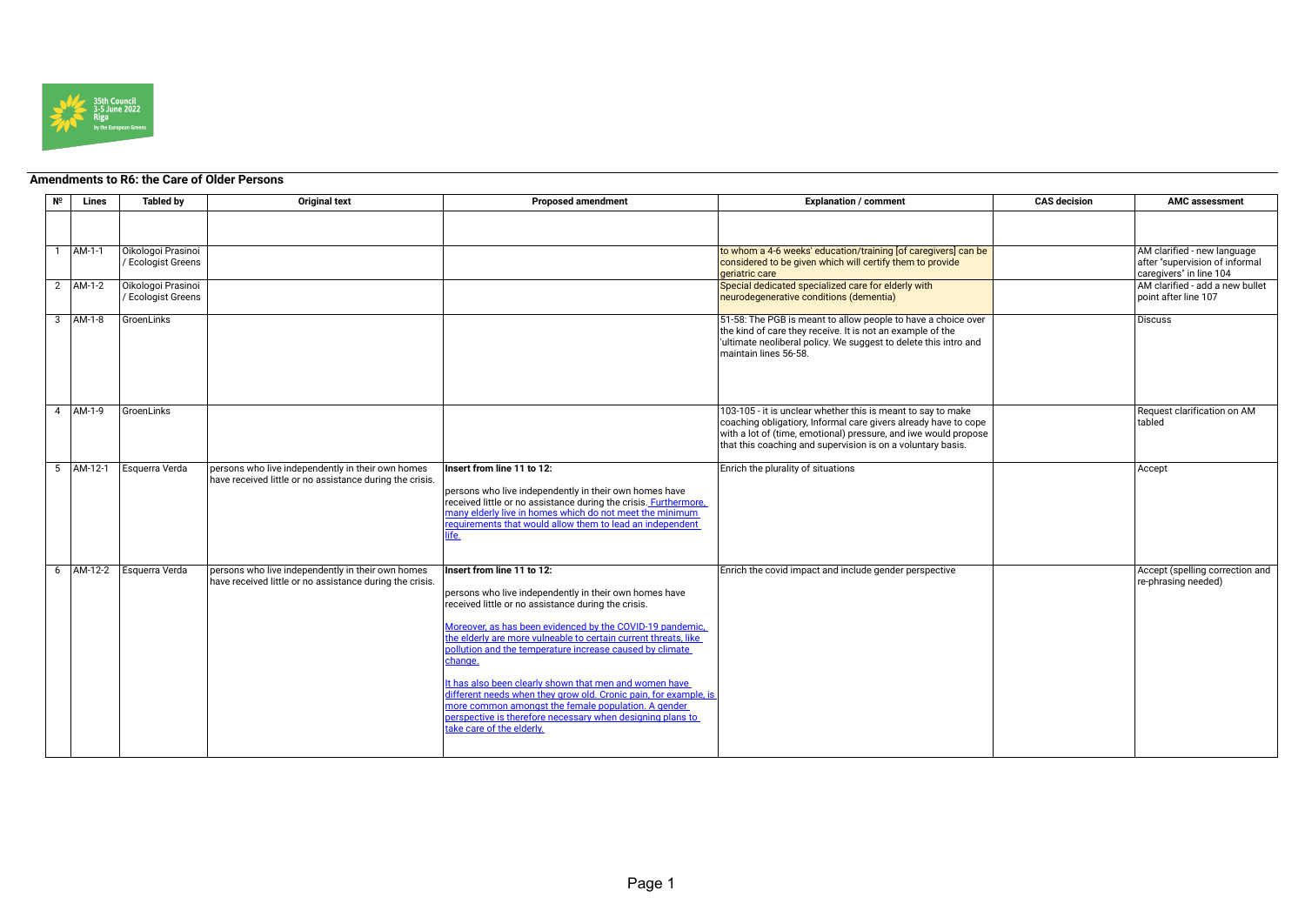| AM-13-1    | Vihreät - De Gröna | How could this happen? Why weren't the rights of<br>older people respected? How can we ensure that their<br>care is maintained to higher standards? Now is the<br>time for the UN convention on the (human) rights of<br>older people to take shape!                                                                | Delete from line 13 to 15:<br>How could this happen? Why weren't the rights of older people<br>respected? How can we ensure that their care is maintained to<br>higher standards? Now is the time for the UN convention on-<br>the (human) rights of older people to take shape!                                                                                                                                                                                                                                       | The resolution is already rather long, and the rhetorical<br>questions do not bring added value to the important message.<br>They take space from it. Also, the demand on a new UN<br>convention is included later on in the text and does not have to<br>be repeated here.                                                                                                                                                                                                                                                                                                                                                                                                                                                                                                                                                                                                                                                                                                                                                                                                                                                                                                                                                | <b>Accept (UN Convention already</b><br>covered in line 90-91) |
|------------|--------------------|---------------------------------------------------------------------------------------------------------------------------------------------------------------------------------------------------------------------------------------------------------------------------------------------------------------------|------------------------------------------------------------------------------------------------------------------------------------------------------------------------------------------------------------------------------------------------------------------------------------------------------------------------------------------------------------------------------------------------------------------------------------------------------------------------------------------------------------------------|----------------------------------------------------------------------------------------------------------------------------------------------------------------------------------------------------------------------------------------------------------------------------------------------------------------------------------------------------------------------------------------------------------------------------------------------------------------------------------------------------------------------------------------------------------------------------------------------------------------------------------------------------------------------------------------------------------------------------------------------------------------------------------------------------------------------------------------------------------------------------------------------------------------------------------------------------------------------------------------------------------------------------------------------------------------------------------------------------------------------------------------------------------------------------------------------------------------------------|----------------------------------------------------------------|
| 8 AM-33-1  | Esquerra Verda     | caregivers, let alone their support, coaching or<br>supervision.                                                                                                                                                                                                                                                    | Insert after line 33:<br>The increase of life expectancy has led to people living to more<br>advanced ages, and therefore we need care for longer than<br>before. When it is the offspring who take care of the elderly,<br>both will be affected by aging, and that will affect the health of<br>both parents and children.                                                                                                                                                                                           | Additional point (complementary to the others)                                                                                                                                                                                                                                                                                                                                                                                                                                                                                                                                                                                                                                                                                                                                                                                                                                                                                                                                                                                                                                                                                                                                                                             | Accept (maybe shorten)                                         |
| 9 AM-35-1  | Esquerra Verda     | In the past, older people also used to take up the role $\overline{\phantom{a}}$ From line 34 to 37:<br>of informal caregivers for their grandchildren.<br>However, due to a higher legal retirement age in many<br>European countries now, it is no longer possible for<br>many older people to take up this role. | In the past, older people also used to take up the role of<br>informal caregivers for their grandchildren. However, due to a-<br>higher legal retirement age in many European countries now, it-<br>is no longer possible for many older people to take up this role.<br>However, this often leads to stressful situations which affect<br>the health of the elderly                                                                                                                                                   | To adapt the text to elderly perspective and needs.                                                                                                                                                                                                                                                                                                                                                                                                                                                                                                                                                                                                                                                                                                                                                                                                                                                                                                                                                                                                                                                                                                                                                                        | Discuss                                                        |
| 10 AM-50-1 | Vihreät - De Gröna | permanently high work pressure resulting from the<br>residents' needs.                                                                                                                                                                                                                                              | Insert after line 50:<br>Develop the use of robotics and digitalisation as a compleme<br>in caregiving to relieve caregivers and give them more time for<br>emotional attention and conversations, which older people<br>need just as much as pills or exercise offers. In general, we<br>have a nursing shortage in Europe. The robotisation can make<br>the technology more user-friendly. It's a force multiplier for<br>care staff. It's not to replace people, but it's to augment how<br>people care for people. | Amendment prepared by the ENGS. Their motivation:<br>In a few years, robotic assistants might routinely feature in<br>older people's homes, helping them to care for themselves,<br>providing emotional support, and allowing remote access for<br>doctors and nurses. In retirement homes, they could entertain<br>residents or help with cleaning. And in hospitals, they are<br>already taking over some basic tasks, freeing up nurses to<br>focus on patient care.<br>The need for automated support is growing as the global<br>population ages. There are more than 1 billion<br>people over the age of 60, according to WHO estimates, rising<br>to 1.4 billion by 2030 - that's one in six<br>people, requiring another 6 million nurses. In Japan, where<br>nearly one-third of the population is over 65,<br>the government has been providing subsidies for care facilities<br>to purchase robots since 2015. These range from exoskeletons<br>that support staff in lifting patients, for example, to a robotic<br>baby seal that helps to soothe people with dementia.<br>More about Robotics technology in care: Robots rise to meet<br>the challenge of caring for old people<br>Nature 601, S8-S10 (2022) | Discuss                                                        |
| 11 AM-52-1 | Vihreät - De Gröna | Those people who are considered as not being<br>sufficiently in need of care have to rely on their<br>immediate environment. In some countries, like The<br>Netherlands, people receive a 'care budget' and have<br>'to shop around' to see what is on offer                                                        | Delete from line 51 to 53:<br>Those people who are considered as not being sufficiently in<br>heed of care have to rely on their immediate environment. In<br>some countries <del>, like The Netherlands,</del> people receive a 'care<br>budget' and have 'to shop around' to see what is on offer                                                                                                                                                                                                                    | Amendment originally prepared by the ENGS. Their<br>explanation:<br>The situation is similar in several other countries, too. No need<br>to pinpoint the Netherlands.                                                                                                                                                                                                                                                                                                                                                                                                                                                                                                                                                                                                                                                                                                                                                                                                                                                                                                                                                                                                                                                      | Discuss                                                        |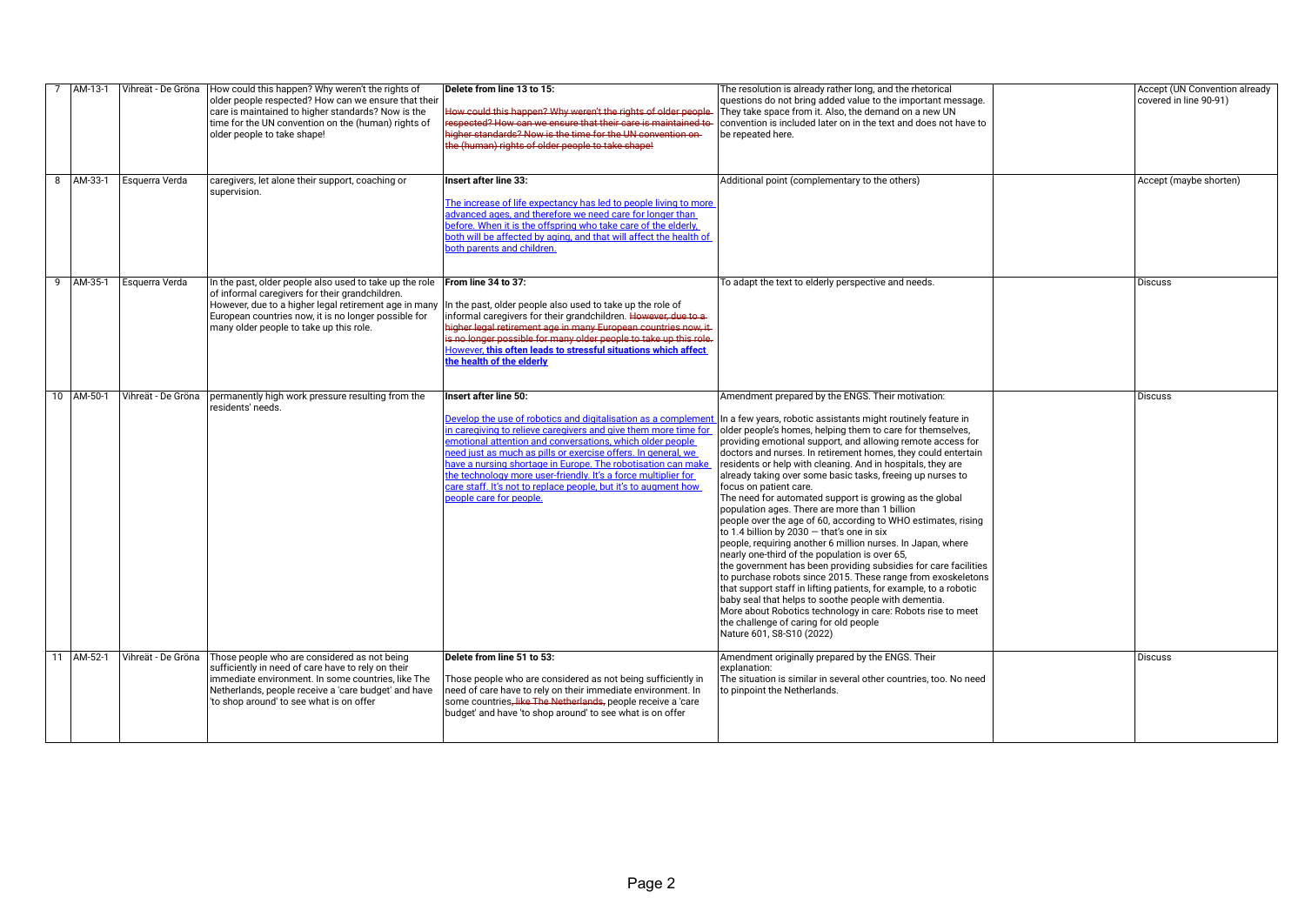|            | 12   AM-52-2   Esquerra Verda | Those people who are considered as not being<br>sufficiently in need of care have to rely on their<br>immediate environment. In some countries, like The<br>Netherlands, people receive a 'care budget' and have<br>'to shop around' to see what is on offer                                                                                                                                                                                                      | Insert from line 51 to 53:<br>Those people who are considered as not being sufficiently in<br>need of care have to rely on their immediate environment.<br>Sometimes, because private services are costly, irregular<br>recruitment takes place in care services, creating bad working<br>conditions for care takers, who are typically women who have<br>come from poorer countries to find themselves taking jobs<br>without the basic labour rights In some countries, like The<br>Netherlands, people receive a 'care budget' and have 'to shop<br>around' to see what is on offer                                                                                                                                                                                                                                                                                                                                                                                                                     | Expand on careworkers concerns                                                                                                                                                                                                                                                                                                                                                                                                                                                                                                                                                                                                                                                                                                                                                                                                                                                                                                                                                                                                                                                                                                                                                                                                                                                             | Accept                                  |
|------------|-------------------------------|-------------------------------------------------------------------------------------------------------------------------------------------------------------------------------------------------------------------------------------------------------------------------------------------------------------------------------------------------------------------------------------------------------------------------------------------------------------------|------------------------------------------------------------------------------------------------------------------------------------------------------------------------------------------------------------------------------------------------------------------------------------------------------------------------------------------------------------------------------------------------------------------------------------------------------------------------------------------------------------------------------------------------------------------------------------------------------------------------------------------------------------------------------------------------------------------------------------------------------------------------------------------------------------------------------------------------------------------------------------------------------------------------------------------------------------------------------------------------------------|--------------------------------------------------------------------------------------------------------------------------------------------------------------------------------------------------------------------------------------------------------------------------------------------------------------------------------------------------------------------------------------------------------------------------------------------------------------------------------------------------------------------------------------------------------------------------------------------------------------------------------------------------------------------------------------------------------------------------------------------------------------------------------------------------------------------------------------------------------------------------------------------------------------------------------------------------------------------------------------------------------------------------------------------------------------------------------------------------------------------------------------------------------------------------------------------------------------------------------------------------------------------------------------------|-----------------------------------------|
| 13 AM-54-1 | Vihreät - De Gröna            | people receive a 'care budget' and have 'to shop<br>around' to see what is on offer and how best to pay<br>for their most urgent needs. This financing method is<br>the ultimate example of a neoliberal policy that leaves<br>(the organisation and offer of) care to the market. A<br>Care budget should lead to more freedom of choice<br>for older People and should not be used by the<br>governments to reduce the budget for the Care for<br>older People. | From line 53 to 58:<br>people receive a 'care budget' and have 'to shop around' to see<br>what is on offer and how best to pay for their most urgent<br>needs. This financing method is the ultimate example of a<br>neoliberal policy that leaves (the organisation and offer of)<br>care to the market. A Care budget should lead to more freedom<br>of choice for older People and should not be used by the<br>governments to reduce the budget for the Care for older-<br>People.<br>Private nursing homes mainly save on the number of<br>employees and the quality of care is not adequately controlled<br>During the pandemic, controls were often suspended<br>altogether.<br>This financing method is the ultimate example of a neoliberal<br>policy that leaves (the organisation and offer of) care to the<br>market. A Care budget should lead to more freedom of choice<br>for older People and should not be used by the governments to<br>reduce the budget for the Care for older People. | Amendment prepared by ENGS. Their explanation:<br>Article based on an interview with Professor of Business<br>Economics and Taxation Jason Ward, who has<br>conducted research all over the world into the privatization of<br>the healthcare sector, explains why, in his<br>opinion, privatization is the very last thing countries shall do.<br>FThe Wall Street Journal investigated the Covid-19 death rates<br>lin 24 countries. This showed that a third of all deaths occurred<br>in residential care centres. In Belgium, where four out of ten<br>residential care centres are operated commercially, the figure<br>is even higher than 50 percent. Covid-19 death rates in private,<br>commercial for-profit nursing homes in Canada were four<br>times higher than those in public nursing homes. In August<br>2020 in Australia, the military had to intervene in residential<br>$\vert$ care centres in the state of Victoria. where more than 99<br>percent of deaths occurred in privately managed facilities.<br> "  wouldn't want my mother to stay here, " the<br>region's prime minister said.<br>"Privatization of the healthcare sector will reduce quality"<br>Apache<br>https://www.apache.be/2021/10/05/privatisering-van-<br>zorgsector-zal-kwaliteit-doen-dalen | Discuss (together with AM3 and<br>AM11) |
| 14 AM-68-1 | Vihreät - De Gröna            | with the results of this policy in undercover<br>documentaries about the harrowing goings-on in care<br>homes across Europe. In the meantime, major players<br>like Orpea keep channeling their funds to the mother<br>company, while creating the impression                                                                                                                                                                                                     | Delete from line 67 to 69:<br>with the results of this policy in undercover documentaries<br>about the harrowing goings-on in care homes across Europe. I<br>the meantime, major players like Orpea-keep channeling their<br>funds to the mother company, while creating the impression                                                                                                                                                                                                                                                                                                                                                                                                                                                                                                                                                                                                                                                                                                                    | Amendment originally prepared by the ENGS. Their<br>explanation:<br>Orpea might not be the only, or worst one - probably examples<br>could be found from most member<br>countries.                                                                                                                                                                                                                                                                                                                                                                                                                                                                                                                                                                                                                                                                                                                                                                                                                                                                                                                                                                                                                                                                                                         | <b>Discuss</b>                          |
| 15 AM-83-1 | Vihreät - De Gröna            | right to a dignified existence                                                                                                                                                                                                                                                                                                                                                                                                                                    | Insert after line 83:<br>We Greens want to promote the self-determination of seniors<br>and people in need of care.                                                                                                                                                                                                                                                                                                                                                                                                                                                                                                                                                                                                                                                                                                                                                                                                                                                                                        | Amendment prepared by ENGS.                                                                                                                                                                                                                                                                                                                                                                                                                                                                                                                                                                                                                                                                                                                                                                                                                                                                                                                                                                                                                                                                                                                                                                                                                                                                | Accept                                  |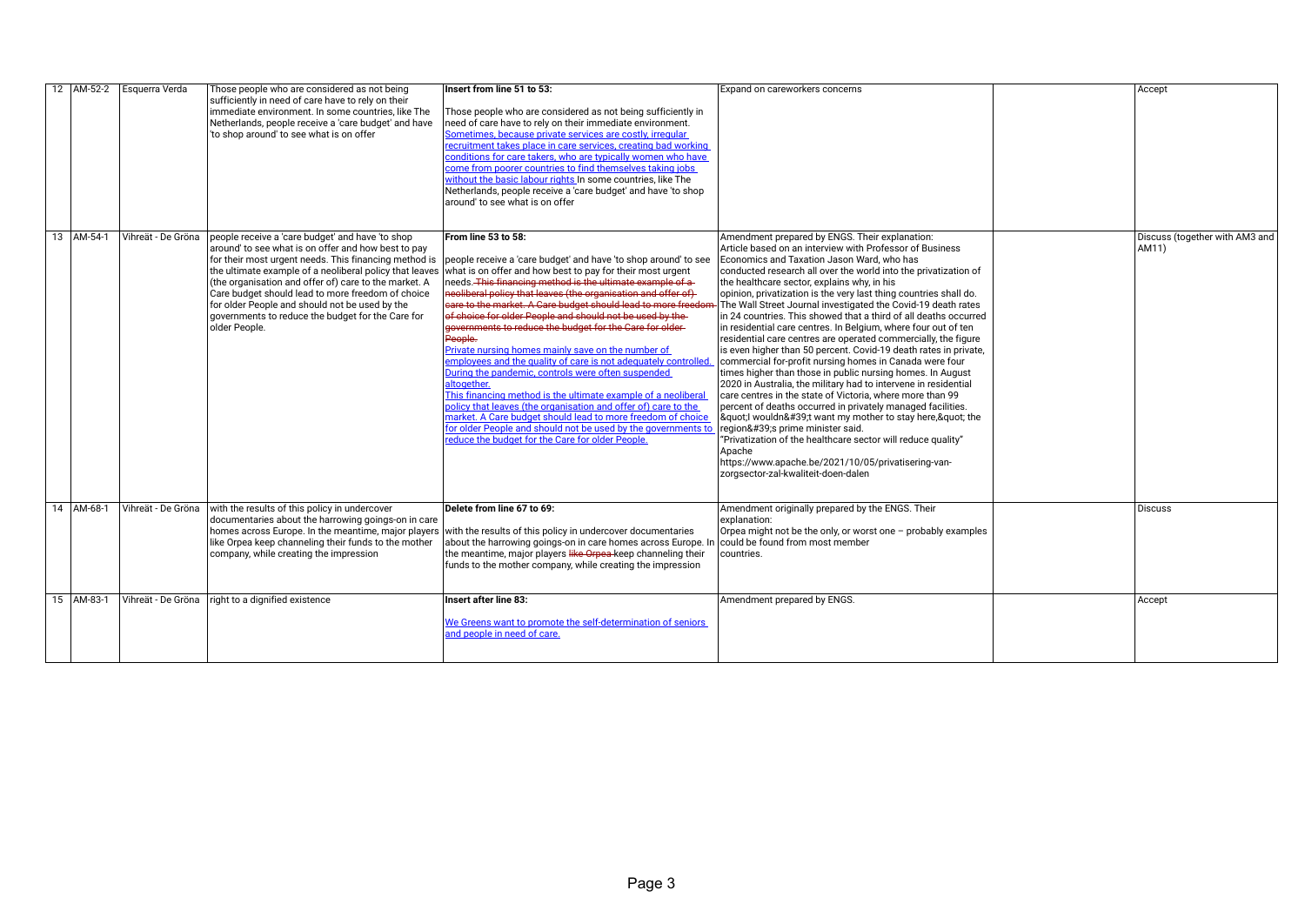| 16 AM-89-1 |                | Vihreät - De Gröna caters for their needs, is of high quality and is aligned <b>Insert from line 88 to 89:</b> |                                                                                                                             | Amendments prepared by ENGS. Their explanations:                  | Accept (AMC Proposal to       |
|------------|----------------|----------------------------------------------------------------------------------------------------------------|-----------------------------------------------------------------------------------------------------------------------------|-------------------------------------------------------------------|-------------------------------|
|            |                | to how they themselves would like to grow old.                                                                 |                                                                                                                             | The outbreak of the Coronavirus during the first months of        | shorten)                      |
|            |                |                                                                                                                | caters for their needs, is of high quality and is aligned to how                                                            | 2020 completely reshaped urban lives because of the need to       |                               |
|            |                |                                                                                                                | they themselves would like to grow old. The care should be on                                                               | limit the spread of the disease and ensure essential services to  |                               |
|            |                |                                                                                                                | neighbourhood-oriented in-home care services that rely on the                                                               | the most vulnerable city users, such as elderly people. The       |                               |
|            |                |                                                                                                                | cooperation of neighbours and relatives. We should create                                                                   | urban population in European is ageing at unprecedented rate;     |                               |
|            |                |                                                                                                                | small units, shared nursing homes and serviced housing                                                                      | at the same time, ageing is associated with increased             |                               |
|            |                |                                                                                                                | complexes rather than large anonymous nursing homes.                                                                        | vulnerability and dependence on medical care services. Age-       |                               |
|            |                |                                                                                                                | However, the main focus is to reach a situation where the                                                                   | friendly approaches are consequently necessary in urban           |                               |
|            |                |                                                                                                                | elderly can be as independent as possible. It is necessary that                                                             | planning strategies to ensure equal                               |                               |
|            |                |                                                                                                                | the elderly remain in control of their own situation, and of the                                                            | accessibility to essential services, not least in view of         |                               |
|            |                |                                                                                                                | care that is given to them, for as long as possible.                                                                        | coronavirus pandemic.                                             |                               |
|            |                |                                                                                                                | We want the homes to be transformed into small facilities or                                                                | Quality of life in the urban environment and primary health       |                               |
|            |                |                                                                                                                | residential complexes for all generations, with an inclusive                                                                | services for the elderly during the Covid-19                      |                               |
|            |                |                                                                                                                | range of care for the residents who depend on it. In this way,                                                              | pandemic: An application to the city of Milan (Italy)             |                               |
|            |                |                                                                                                                | special facilities become places where everyone can meet and https://www.sciencedirect.                                     |                                                                   |                               |
|            |                |                                                                                                                | ive.                                                                                                                        | com/science/article/pii/S026427512031386X                         |                               |
|            |                |                                                                                                                | Municipalities play a key role in providing people with a healthy                                                           |                                                                   |                               |
|            |                |                                                                                                                | environment worth living in. They are responsible for central                                                               | Our societies are becoming increasingly diverse. Refugees and     |                               |
|            |                |                                                                                                                | areas of services of general interest and must be more close                                                                | economic migrants bring many diverse cultures to our              |                               |
|            |                |                                                                                                                | involved in the planning, control, and design of care in the                                                                | countries. The first and subsequent generations go through        |                               |
|            |                |                                                                                                                | future.                                                                                                                     | integration processes and are familiar with our various           |                               |
|            |                |                                                                                                                | The care should be culturally sensitive and multilingual, as                                                                | European cultures and their institutions. The first aging         |                               |
|            |                |                                                                                                                | migrants often revert to the world of their mother tonque as                                                                | generations of these multicultural groups increasingly populate   |                               |
|            |                |                                                                                                                | they age. It should also take into account the living                                                                       | our elderly care institutions. As they grow older, they return to |                               |
|            |                |                                                                                                                | environment of queer older people, who have mostly lived a life their mother tonque (for instance in dementia) and cultural |                                                                   |                               |
|            |                |                                                                                                                | of secrecy and now need a space where they can be met                                                                       | customs. Nursing homes must take this diversity into account,     |                               |
|            |                |                                                                                                                | without prejudice.                                                                                                          | without granting them a separate status. There is also a great    |                               |
|            |                |                                                                                                                |                                                                                                                             | deal of diversity in terms of gender today. Older generations     |                               |
|            |                |                                                                                                                |                                                                                                                             | have not known this. There is a need for sufficient gender        |                               |
|            |                |                                                                                                                |                                                                                                                             | openness and respect for these problems in rest and care          |                               |
|            |                |                                                                                                                |                                                                                                                             | homes.                                                            |                               |
|            |                |                                                                                                                |                                                                                                                             |                                                                   |                               |
| 17 AM-96-1 | Esquerra Verda | right of dignified care for older citizens is included as                                                      | Insert from line 95 to 96:                                                                                                  | Include additional points to the proposed UN Convention           | Accept (AMC Proposal to       |
|            |                | well as the right to live independently as long as                                                             |                                                                                                                             |                                                                   | shorten-language on climate   |
|            |                | possible;                                                                                                      | right of dignified care for older citizens is included as well as                                                           |                                                                   | and gender already present in |
|            |                |                                                                                                                | the right to live independently as long as possible; It should                                                              |                                                                   | AM6)                          |
|            |                |                                                                                                                | also include the right to active aging to ensure quality of life                                                            |                                                                   |                               |
|            |                |                                                                                                                | to a more advanced age, so that old people can have access                                                                  |                                                                   |                               |
|            |                |                                                                                                                | to housing adapted to their needs in an environment that will                                                               |                                                                   |                               |
|            |                |                                                                                                                | facilitate daily life and that will avoid situations of undesired                                                           |                                                                   |                               |
|            |                |                                                                                                                | solitude. All measures aiming at ensuring the rights of older                                                               |                                                                   |                               |
|            |                |                                                                                                                | people should take into account gender-based differences as                                                                 |                                                                   |                               |
|            |                |                                                                                                                | well as the consequences of climate change of which the                                                                     |                                                                   |                               |
|            |                |                                                                                                                | elderly should be protected.                                                                                                |                                                                   |                               |
|            |                |                                                                                                                |                                                                                                                             |                                                                   |                               |
|            |                |                                                                                                                |                                                                                                                             |                                                                   |                               |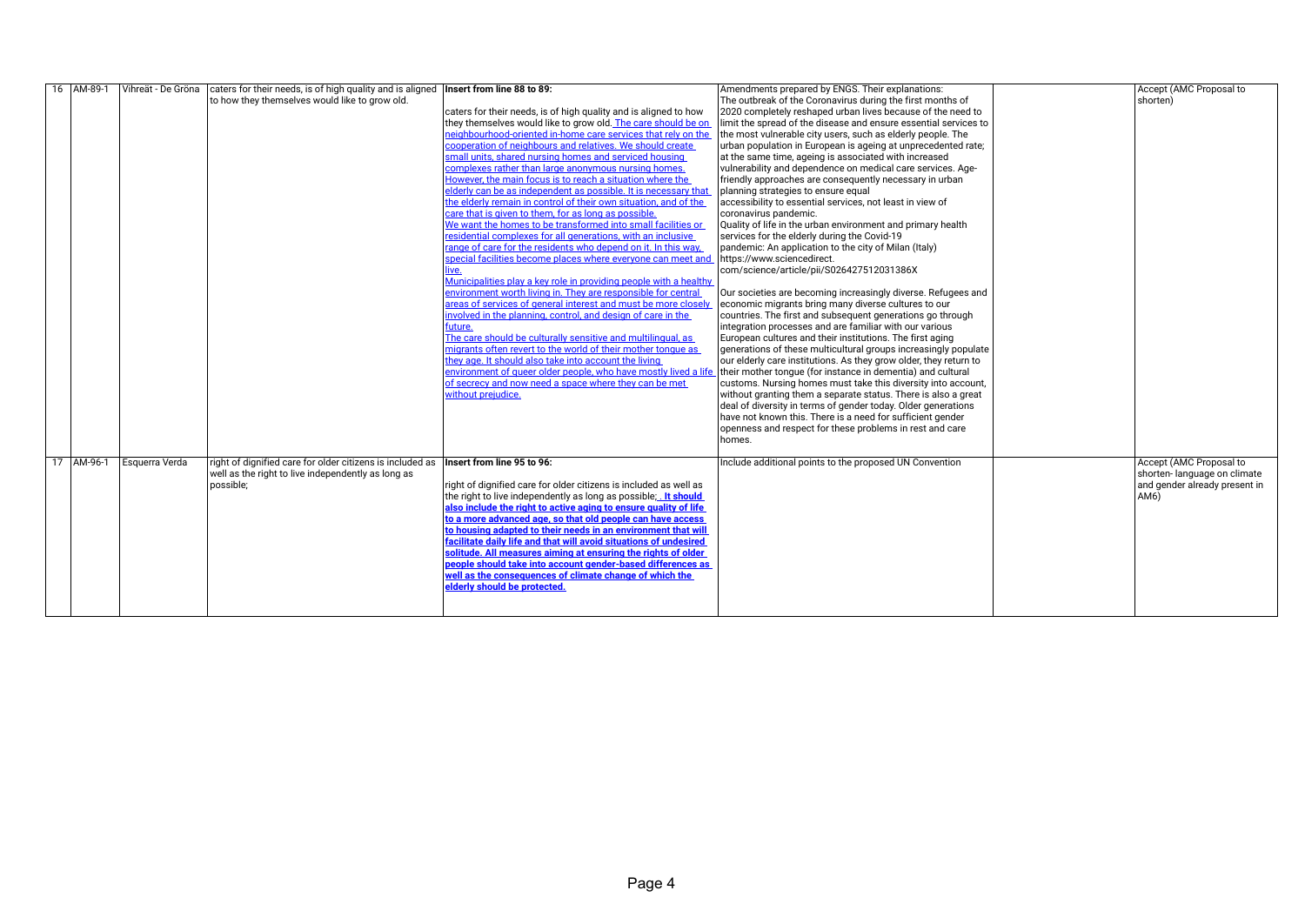| 18 | Bündnis 90/Die<br>Grünen                       | health services and long-term care services adapted<br>to individual needs and wishes and without<br>discrimination of any kind;<br>Forbid private companies from receiving public funds<br>to organise the care of older people only to become a<br>listed company on the stock market; | Insert from line 101 to 102:<br>health services and long-term care services adapted to<br>individual needs and wishes and without discrimination of any<br>kind, an intersectional perspective shall guide these needs<br>assessments, taking the needs of women, LGBTIQ*, disabled<br>persons, and BPoCs into account and preventing<br>discrimination of any kind;<br>From line 108 to 109:<br>Forbid private companies from receiving public funds to-<br>organise the care of older people only to become a listed-<br>company on the stock market;<br>Ensure that private companies receiving public funds can only use these funds to improve the quality of care, the safety of<br>patients and the working conditions of the caregivers and not<br>to grow profits on the stock market. |                                                                                                                                                                                                                          | To be split in two AMs. Accept<br>1st Part. Discuss second part |
|----|------------------------------------------------|------------------------------------------------------------------------------------------------------------------------------------------------------------------------------------------------------------------------------------------------------------------------------------------|-------------------------------------------------------------------------------------------------------------------------------------------------------------------------------------------------------------------------------------------------------------------------------------------------------------------------------------------------------------------------------------------------------------------------------------------------------------------------------------------------------------------------------------------------------------------------------------------------------------------------------------------------------------------------------------------------------------------------------------------------------------------------------------------------|--------------------------------------------------------------------------------------------------------------------------------------------------------------------------------------------------------------------------|-----------------------------------------------------------------|
|    |                                                | 19   AM-105-1   Vihreät - De Gröna   formalisation of the role and status of informal<br>caregivers;                                                                                                                                                                                     | Insert after line 105:<br>The quality and education of home carers and nursing<br>personnel must rise in general;                                                                                                                                                                                                                                                                                                                                                                                                                                                                                                                                                                                                                                                                               | Amendment prepared originally by the ENGS.                                                                                                                                                                               | Accept                                                          |
|    |                                                | 20   AM-105-2   Vihreät - De Gröna   formalisation of the role and status of informal<br>caregivers;                                                                                                                                                                                     | Insert after line 105:<br>Design a European strategy whereby public authorities make<br>the transition to a better modulated intersectional integration<br>of housing concepts for older people in the urban environment<br>and public space. This should also be climate proof:                                                                                                                                                                                                                                                                                                                                                                                                                                                                                                                | Amendment originally prepared by the ENGS.                                                                                                                                                                               | Accept                                                          |
|    |                                                | 21   AM-106-1   Vihreät - De Gröna   Ensure the granting of care credits for both men and<br>women, so that they can assume care tasks on an<br>equal basis;                                                                                                                             | From line 106 to 107:<br>Ensure the granting of care credits for both men and-<br>womenpeople of all genders, so that they can assume care<br>tasks on an equal basis;                                                                                                                                                                                                                                                                                                                                                                                                                                                                                                                                                                                                                          | No reason to have gender binary here.                                                                                                                                                                                    | Accept                                                          |
|    | 22 AM-106-2 Esquerra Verda                     | Ensure the granting of care credits for both men and<br>women, so that they can assume care tasks on an<br>equal basis;                                                                                                                                                                  | From line 106 to 107:<br>Ensure, Caretakers should not only have access to training and<br>supervision, but also to professional and emotional support to<br>help them deal with the granting of stress derived from the<br>intense care eredits for both men and women, situations in<br>which they may find themselves. Preventing irregular<br>recruitment of caretakers is also a priority., so that they can<br>assume care tasks on an equal basis;                                                                                                                                                                                                                                                                                                                                       | reframe it more structurally                                                                                                                                                                                             | Accept (proposal to<br>discuss/merge this with AM19)            |
|    | 23   AM-107-1   Europe Ecologie -<br>Les Verts | can assume care tasks on an equal basis;                                                                                                                                                                                                                                                 | Insert after line 107:<br>Ensure that the relevant public authorities exercise proper<br>oversight of care facilities, whether public or private, through<br>periodic audits. When irregularities are detected, competent<br>authorities should take swift and effective action to address<br>them, including by sanctioning the individuals and companies<br>involved;                                                                                                                                                                                                                                                                                                                                                                                                                         | Regular audits can contribute to prevent abuse in care facilities<br>by verifying compliance with legal standards. Sanctions<br>against both natural and legal persons can be an effective<br>means to deter misconduct. | Accept                                                          |